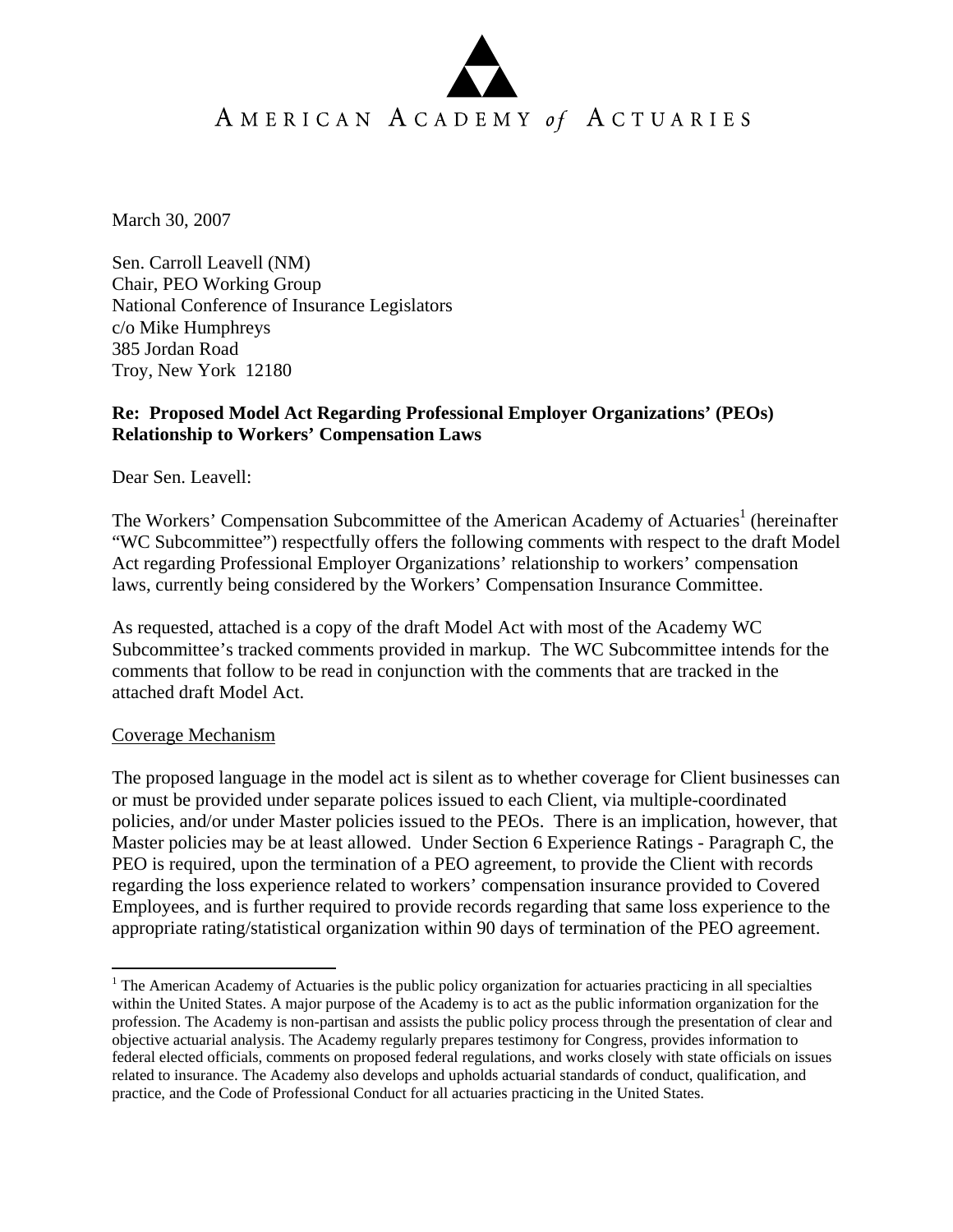Such notices would presumably not be necessary if separate Client policies were issued in all circumstances.

In order to maintain an orderly, timely, and verifiable flow of experience data, it is strongly recommended that each Client's Covered Employees be insured under a policy limited to that Client. Such separate Client policies should be allowed, and in some jurisdictions may be required, to include Direct Hire Employees of the Client. Extricating Client data from the aggregate records underlying a Master Policy after the fact could cause delays and unnecessary costs at best, and, at worst, will create circumstances in which the desired records will be either unavailable or of questionable reliability.

Further in this regard, we note the existence of a requirement in Section 6 Experience Ratings – Paragraph A, in which each Client is required to have its own experience rating. Under current industry systems, multiple different experience ratings (i.e., one per Client covered under a Master Policy) cannot be issued under the same policy.

We appreciate NCOIL's efforts to address this topic and the opportunity to comment here.

Sincerely,

Timothy Q. Wisecarver

Timothy L. Wisecarver, Chair Workers' Compensation Subcommittee American Academy of Actuaries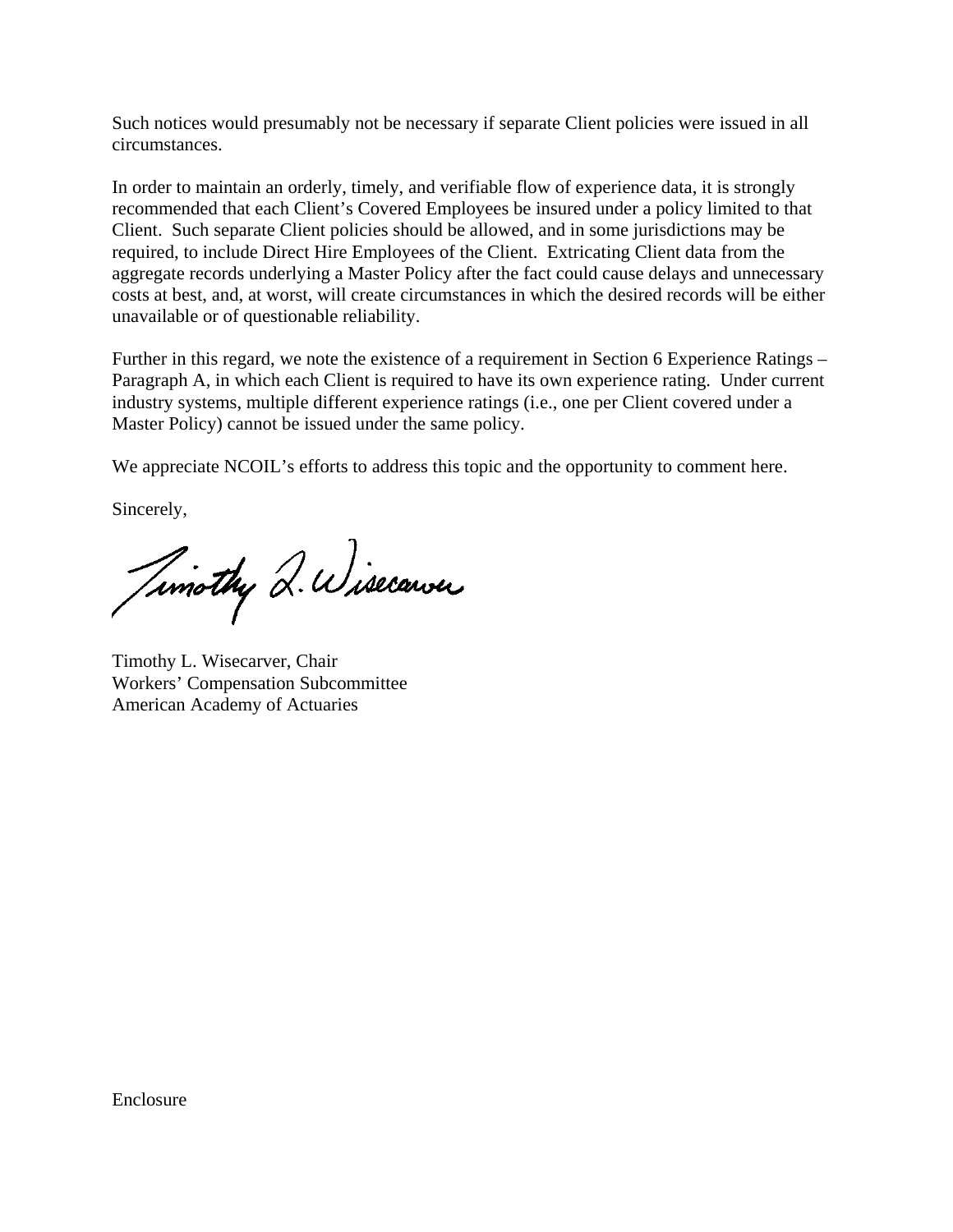## **NATIONAL CONFERENCE OF INSURANCE LEGISLATORS**

## **Proposed Model Act Regarding Professional Employer Organizations' (PEOs) in Relationship to Workers' Compensation Insurance**

*To be considered by the NCOIL Workers' Compensation Insurance Committee on July 19, 2007.* 

#### **Sponsored by Sen. Carroll Leavell (NM)**

#### **Table of Contents**

| Section 1 | <b>Short Title</b>               |
|-----------|----------------------------------|
| Section 2 | Purpose                          |
| Section 3 | Definitions                      |
| Section 4 | <b>Registration Requirements</b> |
| Section 5 | <b>General Rules</b>             |
| Section 6 | <b>Experience Ratings</b>        |
| Section 7 | Severability                     |
| Section 8 | <b>Effective Date</b>            |

#### **Section 1. Short Title**

This Act may be called the *Model Act Regarding Professional Employer Organizations' (PEOs)* **in relationship to** *Workers' Compensation Insurance*.

#### **Section 2. Purpose**

The purpose of this Act is to require the registration of professional employer organizations (PEOs) and to regulate the use of experience ratings in PEO relationships.

*[Drafting Note: This model is specifically designed to address the registration and use of experience ratings by PEOs in workers' compensation insurance. Some states may wish to address additional PEO rights and responsibilities, or require PEOs to be licensed.]* 

## **Section 3. Definitions**

- A. "Applicant" means a party applying to register a PEO.
- B. "Client" means any party that enters into a Professional Employer Agreement with a PEO.
- C. "Covered Employee" means an employee of the Client whose responsibilities are shared between the Client and a PEO. **The party providing workers'**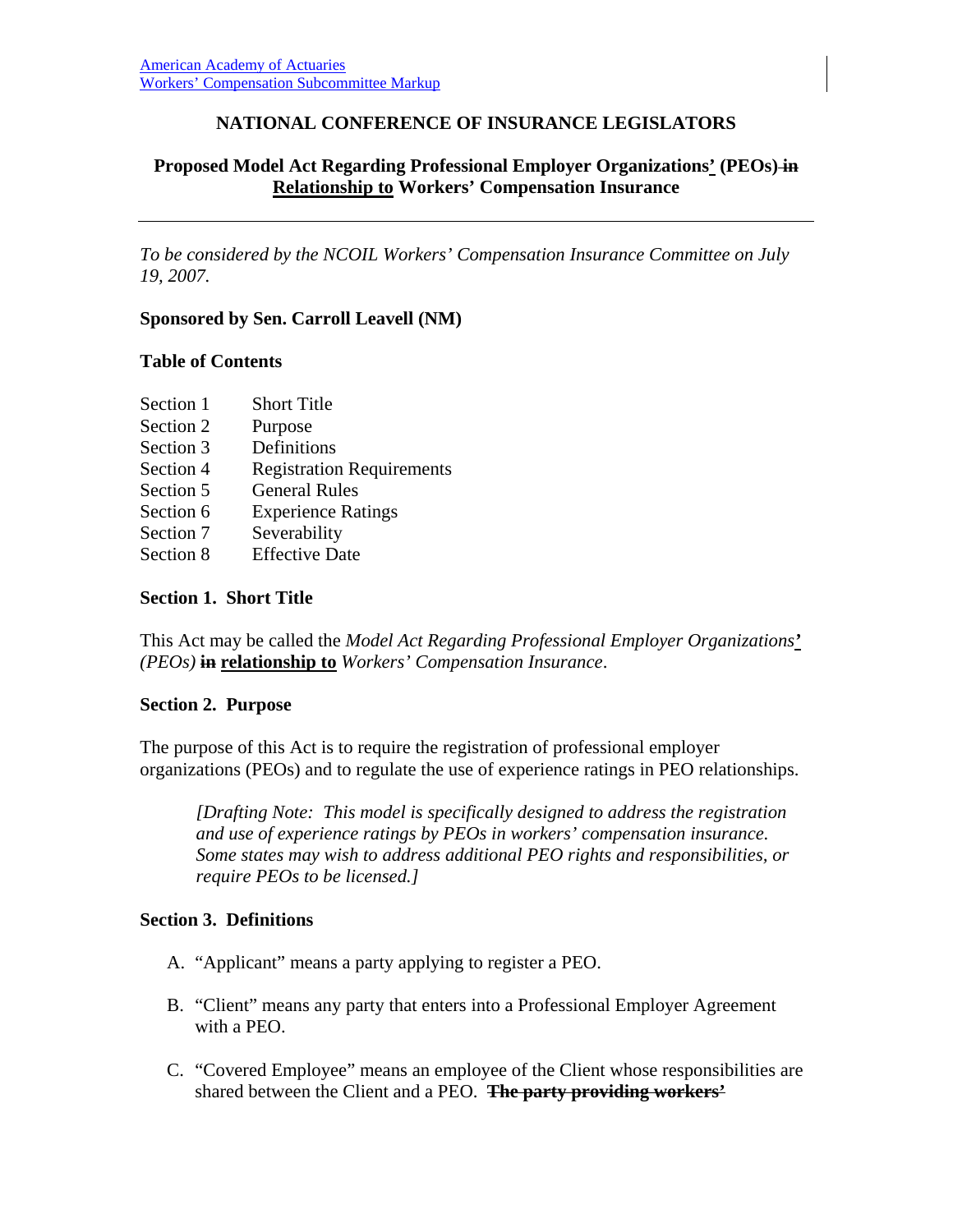#### **compensation coverage for a Covered Employee shall be explicitly stated in a PEO agreement**. **The Client shall be responsible for demonstrating compliance with its State workers' compensation statute.**

*[Drafting Note: Workers' compensation law governs whether or not the PEO is the employer of an individual for workers' compensation purposes. States must determine if a PEO agreement is consistent with the law.]* 

Section 3. Definitions – Paragraph C. For purposes of consistency with other portions of the proposed language, insert "employment" between "whose" and "responsibilities."

- D. "Direct hire employee" means an individual who is an employee of the Client and who is not a Covered Employee.
- E. "Professional Employer Organization" or "PEO" means a **party that offers professional employer services and includes staff leasing services companies, employee leasing companies, staff leasing companies, and administrative employers, who offer or propose to offer professional employer services in this State. PEO does not include temporary help services or independent contractor arrangements. business entity that enters into agreements with other businesses, whether under a formal contract or otherwise and regardless of the terminology used by the parties to describe the relationship, under which the PEO assumes or shares employment responsibilities for all or a significant number of the worksite employees of the other business. However, "PEO" does not include a business entity that recruits and hires its own employees; assigns them to clients on a temporary basis to support or supplement the Client's work force in special work situations such as employee absences, temporary skill shortages, and seasonal workloads; and customarily attempts to reassign the employees to other clients when they finish each assignment.**
- F. "Professional employer agreement" or "PEO agreement" means an agreement between a PEO and a Client under which the PEO agrees to assume specified employment responsibilities for all or part of the Client's work force.
- G. "Insurer" means an insurance company authorized to do business in this State.

## **Section 4. Registration Requirements**

A. A PEO shall be registered as a Professional Employer Organization with the *[insert appropriate state agency]*. An insurer may not enter into a policy agreement with a PEO that is not registered.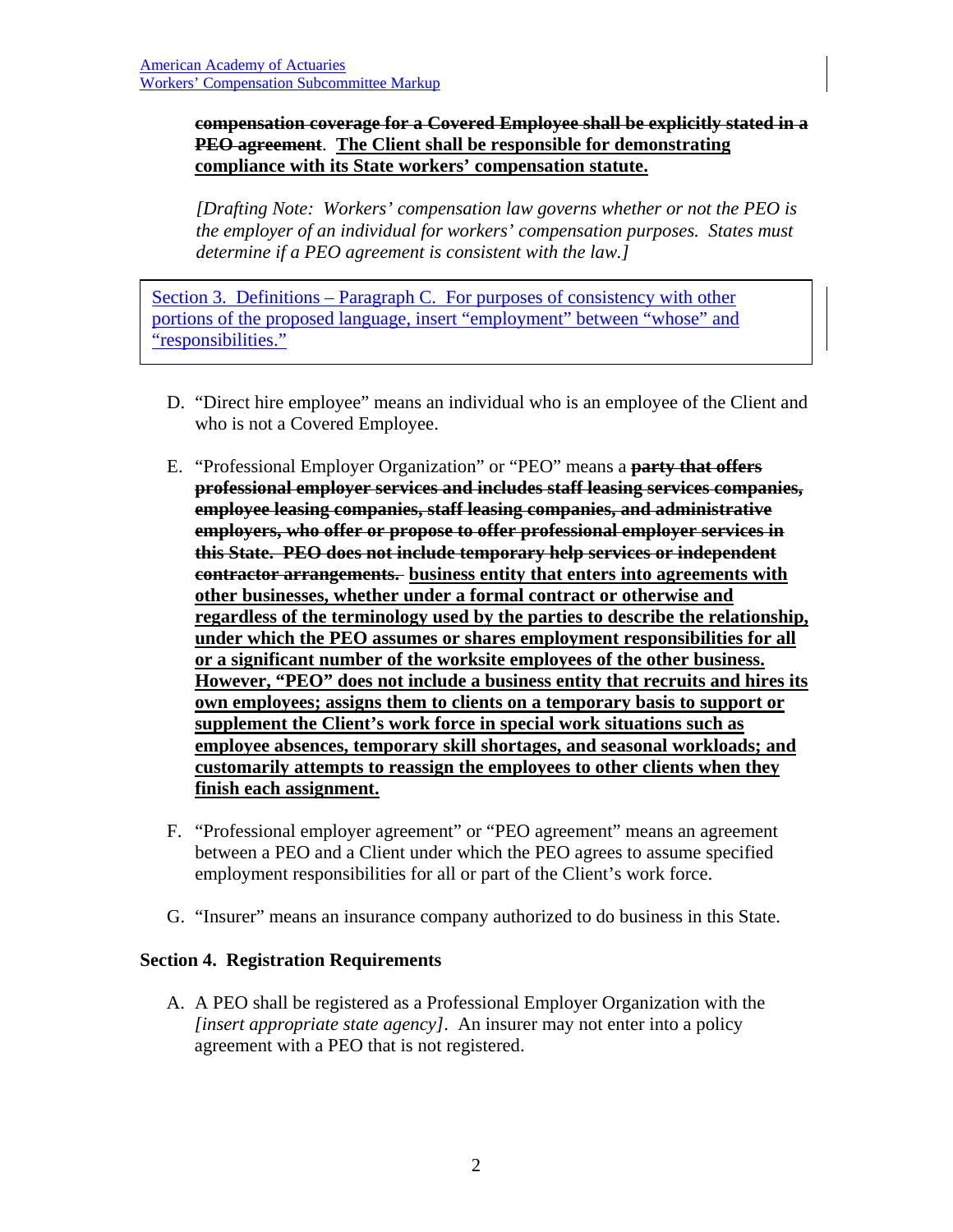American Academy of Actuaries Workers' Compensation Subcommittee Markup

B. An applicant shall file an application for registration with the *[insert appropriate state agency]* on a form approved by the *[insert appropriate state agency]* accompanied by a *[insert application and fee amounts]*.

## *Drafting Note: Requirements regarding PEO registration information, the timeframe of the initial registration, and renewal procedures should be defined according to state law.*

## **Section 5. General Rules**

A. The responsibility to obtain workers' compensation coverage for Covered Employees in compliance with all applicable law shall be specifically allocated in the Professional Employer Agreement to either the Client or the PEO. If such responsibility is allocated to the PEO under any such agreement, such agreement shall require that the PEO maintain and provide workers' compensation coverage for the Covered Employee from an insurer authorized to do business in this State. **The Client shall be responsible for demonstrating compliance with its State workers' compensation statute.**

Coverage Responsibility

The proposed language (Section 5 General Rules – Paragraph A) envisions that the responsibility to obtain workers' compensation coverage for Covered Employees shall be allocated to either the PEO or the client in each PEO agreement. For regulatory entities charged with enforcing the coverage requirements of their state's workers' compensation laws, this provision could require considerable research into the details of individual contracts for the regulator to determine where this responsibility lies. Further, this allocation process seems at odds with the proposed language of Section 6, reproduced below:

"Section 6. Experience Ratings – Paragraph D, wherein 'The Client is responsible for providing workers' compensation insurance for the Client company's direct hire and Covered employees.'"

While we do not object to PEOs assisting Clients in obtaining workers' compensation coverage, including, with support of the underwriting carrier, a consolidation of Client policies for purposes of applying such pricing programs as premium discount, schedule rating, and/or retrospective rating, we would contend that the ultimate responsibility for compliance with workers' compensation law with respect to both direct hire and covered employees, rests clearly and unambiguously with each Client.

**B. The PEO shall provide any information requested by the [insert appropriate state official] relating to its contractual provisions for inception and termination of PEO agreements with Clients, the methods by which the fees**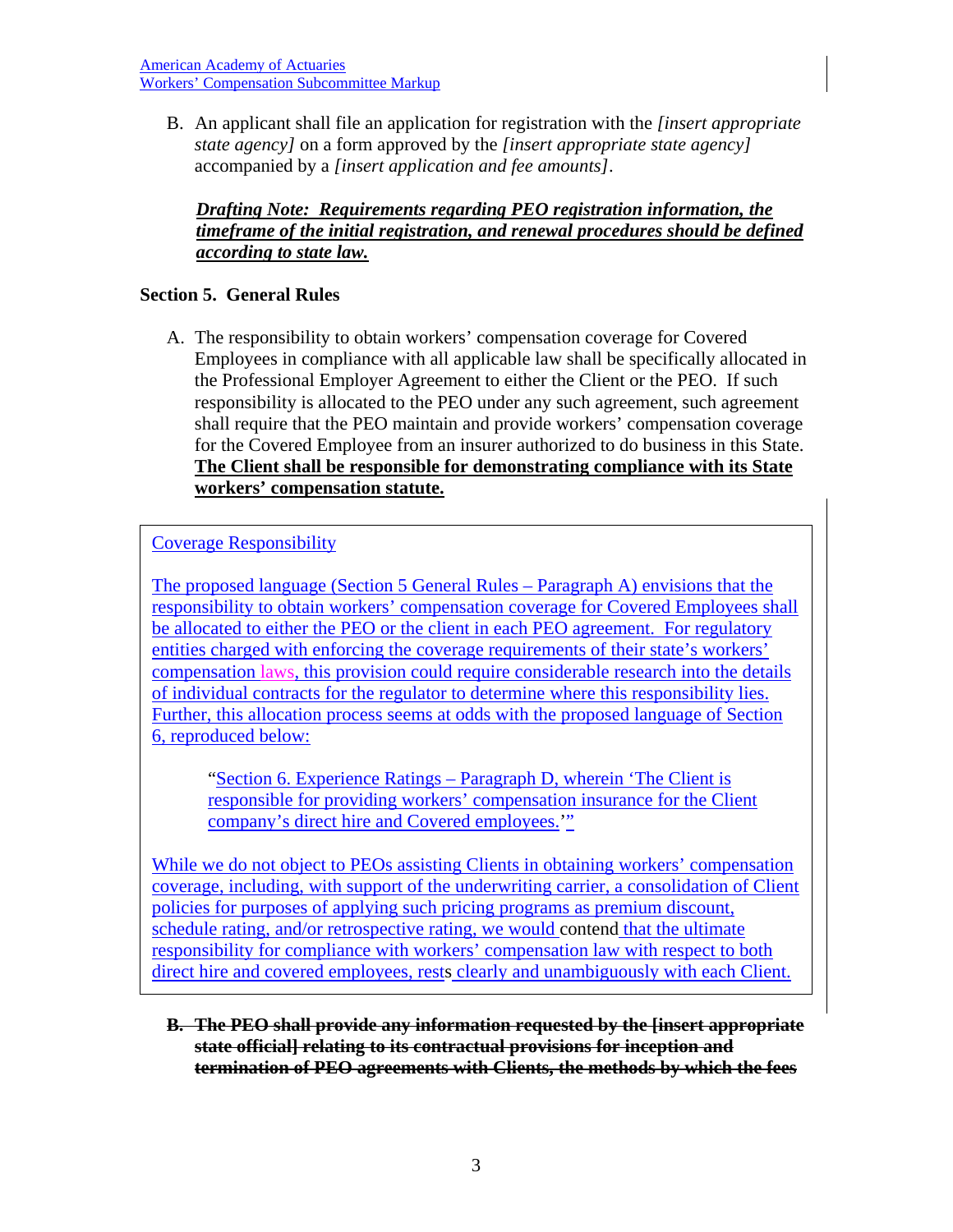#### **charged to Clients are calculated, and any other information relevant to the PEO's workers' compensation coverage arrangements.**

C. A PEO may only provide **life, health, or** workers' compensation benefits through a policy written by a licensed insurer. A PEO that pays benefits to Covered Employees from its own funds and receives fees paid by clients or employees is acting as an insurer.

Section 5. General Rules. The proposed language would eliminate a prior draft's entire Paragraph B. With the benefit of that change, it would appear that the existing Paragraph C should become Paragraph B.

## **Section 6. Experience Ratings**

A. Workers' compensation insurance premiums shall be determined based on the experience rating of the Client company for which the PEO performs services, provided the Client company has sufficient workers' compensation premium volume to be experience rated. Otherwise the premiums shall be at the rate approved by *[insert appropriate state agency]* for an employer that cannot be experience rated.

Experience Ratings

Finally, Section 6 Experience Ratings – Paragraph A provides that, subject to eligibility requirements, workers' compensation experience ratings shall be determined based on the experience rating of the Client company for which the PEO performs services. We suggest that it be made clear that the Client's experience rating shall be promulgated using all exposure and loss experience for the Client, regardless of whether such experience was developed for Covered Employees under one or more PEO agreements or for Direct Hire Employees.

- B. The PEO shall maintain separate payroll records and separate records of workrelated injuries and illnesses for each Client company.
- C. At the termination of a PEO agreement, the PEO shall provide the Client with records regarding the loss experience related to workers' compensation insurance provided to Covered Employees. **The PEO shall provide records regarding loss experience to the** *[insert appropriate rating/statistical organization]* **within 90 days of termination of the PEO agreement***.*
- D. The Client is responsible for providing workers' compensation insurance for the Client company's direct hire **and Covered** employees.

## **Section 7. Severability**